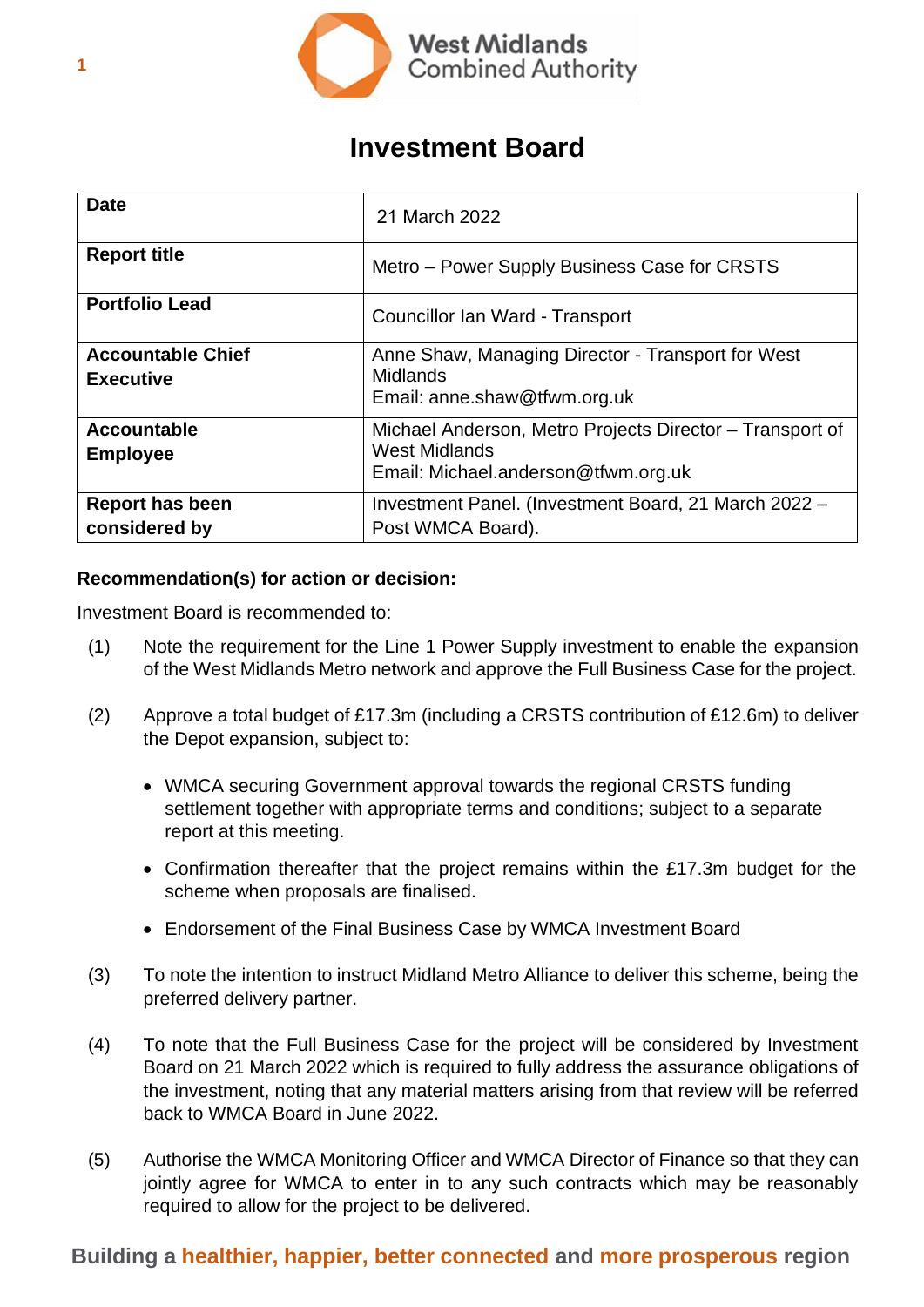

### **1. Purpose**

The purpose of this report is to present the Full Business Case for the West Midlands Metro Line 1 Power Supply upgrade scheme. This scheme is one of the named schemes in the WMCA City Region Sustainable Transport Settlement (CRSTS) application, also subject to approval at this meeting and subsequent Department for Transport for approval. This business case is being considered by the Board concurrently due to the timescales required for delivery of the project to support the openingof current extensions of the West Midlands Metro under construction.

### **2 Background**

- 2.1. West Midlands Metro is delivering four extensions to the existing line: Westside, Wolverhampton City Centre, Wednesbury-Brierley Hill, and Eastside.
- 2.2. When Line 1 was constructed, 3 Substations were removed from the design for cost saving purposes, but this reduced resilience and provided an unbalanced power supply on the route.
- 2.3. The equipment on Line 1 is over 22 years, consequently, significant elements are obsolete and access to spares is already an issue.
- 2.4. The existing sub stations are overdue for the upgrade of operationally critical elements.
- 2.5. When the extensions open, the existing Line 1 will become the core of the new network and will therefore carry more frequent operations of trams and will be impacted by the reliability of that core if the additional sub stations and upgrades are not available.
- 2.6. Although a submission was made for LUF funding, this was not successful, and the scheme therefore featured in the Programme Level Business Case for CRSTS approved by WMCA Board in January 2022. FA

#### **3.0 Power Supply Upgrade**

Although the initial findings from an external consultancy recommended the replacement of all electrical plant and equipment together with a significant increase of capacity at all substations on the route. Following a series of reviews, the scope has been rationalised to re-instating the 3 missing substations on Line 1 and upgrading the existing substations with modern control systems and replaced components.

#### FA

The £4M budget previously agreed at WMCA Board in 2019 against borrowing on future revenues has been used to carry out modelling of Traction Power supplies as the network extensions are completed, substation failures and redundancy needs, and to

deliver one new substation (sub 4) and upgrade Sub 2 in Wolverhampton, which were the most urgent of the requirements.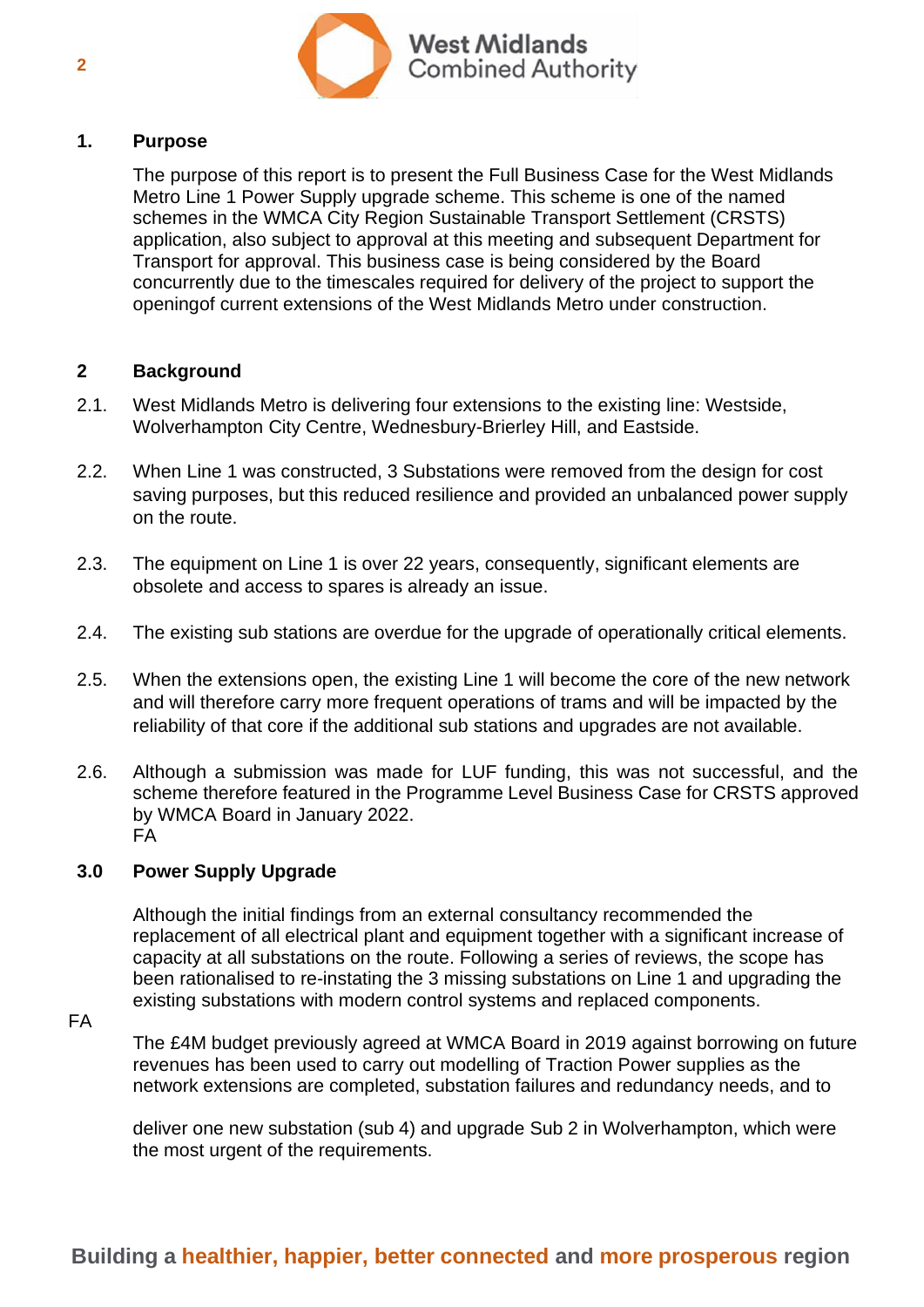

# **West Midlands Combined Authority**

MMA has been contracted to project

manage the delivery of the new substation 4 and the upgrade to substation 2 with Matrix Power as subcontractor delivering the design and components for those upgrades. Substation 2 is now in testing and delivery schedules for substation 4 are being finalised.

A bid was made in 2021 for LUF funding including both Power Supply upgrades and Depot Upgrades, but that was unsuccessful. It is imperative that we continue the remaining power supply upgrades in time for the opening of the extensions to the current operation to ensure a reliable system on which the tram service can operate. Hence the addition of this package to the WMCA CRSTS programme.

The power supply upgrade is closely linked to the depot upgrade, as both are required to achieve the full benefits of the extensions as proposed in their respective business cases.

# **4 Scope**

To achieve that we are proposing to commission MMA to deliver:

- the 2 additional new substations on Line 1 (sub 6A and Sub 7A) and
- the upgrade of the existing ones (Subs 3, 5, 6, 8 & 9)

Delivery will be over 22/23 and 23/24.

This is likely to be the quickest route to market and an extension of their current delivery.

However, we are carrying out a review to check if other procurement routes could offer an alternative delivery option.

## **5 Financial Implications**

In March 2019, the WMCA Board approved £18m for wider network enhancements from which £4m was included for metro Power Supply Upgrade works to accommodate the increase in the fleet of trams to support the wider tram network extension.

The current cost estimate for the Power Supply Upgrade is based on a TC2 for substations2 and 4 and a TC1 estimate for phase 2 works which has been provided by the Midland Metro Alliance. The results of this are summarised in the table below:

| Cost Type (£000's)       |     | 2020/21 2021/22 2022/23 2023/24 |       |       | <b>Total</b> |
|--------------------------|-----|---------------------------------|-------|-------|--------------|
| <b>Construction Cost</b> | 652 | 2.252                           | 4.587 | 8,039 | 15,530       |
| Contingency              |     |                                 | 586   | 1160  | 1.755        |
| <b>Total Cost</b>        | 652 | 2.261                           | 5,173 | 9.199 | 17,285       |

The estimate provided includes a 13% risk allowance (excluding sunk costs) as part of the total cost of £17.3m. The cost estimate is based on 2020/21 rates with the application of teBCIS All-in tenders index (Dec 21). Funding for the Power Supply Upgrade works have been summarised in the below table: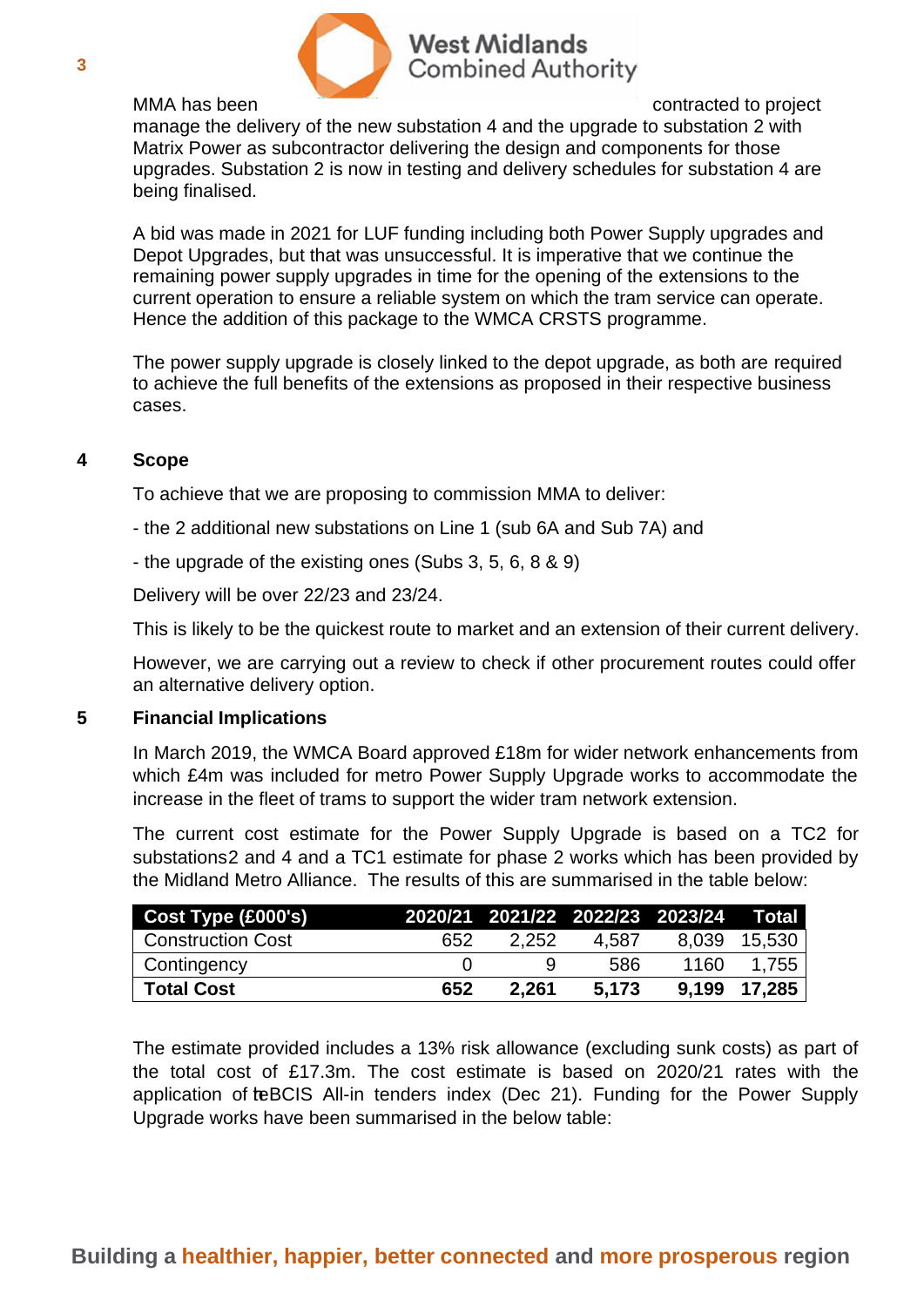

# **West Midlands Combined Authority**

| Funding(£000's)                                    | 2020/2 | 2021/2 2022/2<br>$\mathbf{2}$ | 3     | 2023/2<br>4 | <b>Total</b> |
|----------------------------------------------------|--------|-------------------------------|-------|-------------|--------------|
| <b>Prudential Borrowing (Approved</b><br>March 19) | 652    | 2,262                         | 543   | 543         | 4,000        |
| <b>WCCE Secured Grants</b>                         |        |                               | 714   |             | 714          |
| <b>CRSTS Funding Requirement</b>                   |        |                               | 3,914 | 8,657       | 12,57        |
| <b>Total Funding</b>                               | 652    | 2,262                         | 5,171 | 9,200       | 17,28        |

Whilst the above outlines the funding requirements against the phasing of the costs for the Power Supply Upgrade works, the commitment of funding will be required in early 2022/23at the contract award stage.

As detailed within this report, the availability of the budget for the full scheme will be subject to a review the scheme remains affordable within the requested funding allocation.

The operating costs of the project will be met by Midland Metro Limited and incorporated into the operations and maintenance contract arrangements which exist between WMCA and Midland Metro Limited.

# **6. Equalities Implications**

6.1 No equality implications arising from this report. The scheme is likely to have a mainly positive impact through the impact of the extensions providing better connectivity, journey frequency and reliability.

## **7 Legal implications**

- 7.1 There are no legal implications arising in regard to the endorsement for approval set out in (1) (see above) of this report as the works are being carried out by the MMA, under the Programme Alliance Agreement and the Head of Procurement has advised on the procurement for the scheme. If there are any contracts required legal advice should be sought. Legal support is being provided by the WMCA in regard to the deliverables arising in regard to the FBC.
- 7.2 There are small packages of land to be procured for the two new sub stations. Agreements with landowners will be pursued to meet the requirements of the delivery schedule.
- 7.3 Planning permission will need to be sought once final locations are agreed upon.

## **8. Inclusive Growth Implications**

Considering the eight fundamentals of inclusive growth across the Inclusive Growth Framework, the implications of the investments into the expansion of the Wednesbury